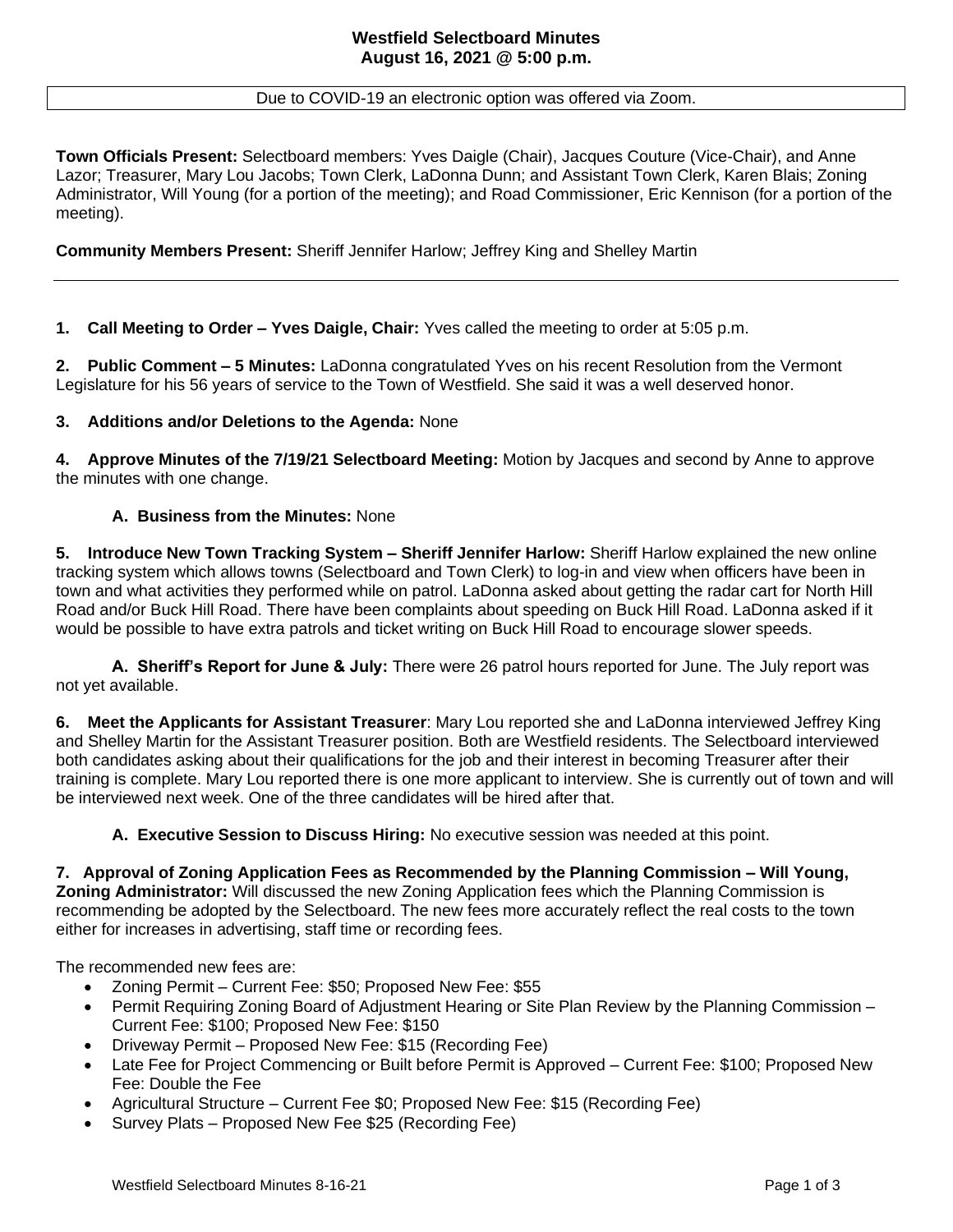**8. Update on Appointment of Roger Gosselin as Town Representative to Missisquoi Valley Ambulance Service:** LaDonna reported Roger has agreed to be Westfield's representative and plans to attend the meeting on August 20<sup>th</sup>. He has agreed to be present at the Selectboard meeting with updates or provide a written report.

# **9. Roads – Eric Kennison, Road Commissioner:**

**A. Culvert at Debra Dykeman's Completed:** Eric reported the culvert work is complete at Debra Dykeman's. Mary Lou will bill Debra for the agreed upon amount of \$500. Eric will tar the driveway in the fall when he has other jobs ready.

**B. Status of Cement Work for Rolloff:** After reviewing the quote it was decided Yves and Eric will meet at the Recycling Center to get a revised quote. The consensus was a ramp and a curb to the end of the ramp beyond the slab will be needed. The area will need to be dug out and graveled or put a frost wall. There was speculation the quote could double.

**C. Tree Trimming**: Eric said some residents have reported areas where trees need to be trimmed. He stated trimming will take place after the leaves fall.

### **10. Treasurer's Report – Mary Lou Jacobs, Treasurer:**

**A. Approve Warrants for Expenditures Dated: 6/24/21 \$42,703.61 (bills) & \$5,045.27 (payroll); 7/7 \$5,686.38 (bills) & \$1,320.45 (payroll); 7/14 \$6,477.65 (bills):** Motion by Anne and second by Jacques to approve the warrants as listed. Motion passed unanimously.

**B. Review Budget Status Report, Checking Account Balance & Investment Accounts (emailed in advance):** There were no questions on the budget status report emailed in advance. The general fund checking account reflects a current balance of 253,348.66. Mary Lou reported there is \$4,469.35 at North Country Federal Credit Union. Edward Jones accounts have a balance of \$167,106.34. Community National Bank certificate accounts have the following balances: Good Neighbor Fund \$31,817.50; Unexpected Expense Account \$10,028.17; Reappraisal Fund \$5,014.08; Grader Fund \$7,521.12; and Restoration fund \$5,211.45.

**C.** Review Trash Revenue vs. Trash Expense: Upon reviewing the July 5<sup>th</sup> statement it appears we are up \$400 in revenue.

**D. Discuss Oil Supply Prebuy Option (\$2.50/gallon for oil):** There was a motion by Jacques and second by Anne to purchase prebuy based on last years usage of 3638 gallons. Motion passed unanimously.

**E. Update on Funds from American Rescue Plan Act (ARPA):** LaDonna said she is working on quotes for digitizing vault records and wants to visit some towns using Cott Systems and NEMRC. She will continue to report back to the Selectboard as she gets quotes. She said VLCT is encouraging towns to take their time to decide how to spend the money. There is a five-year timeframe to spend down the money**.** 

**11. Recycling Update:** Yves reported steel prices are up.

**12. Executive Session:** There was a motion by Jacques and second by Anne to enter executive session to discuss a personnel issue. The motion included inviting Mary Lou and LaDonna into executive session. Motion passed unanimously. Motion by Anne and second by Jacques to exit executive session. Motion by Jacques and second by Anne for the Clerk to contact Town Attorney, Sara Davies, to explore available options about placing a property lien on a property. Yves abstained from voting.

### **13. Other Business:**

**A. Reminder: Board of Civil Authority (Selectboard/Justices of the Peace) Meeting on Tuesday, August 24th at 6 p.m. at the Community Center:** LaDonna reminded the Selectboard about the upcoming hearing.

**14. Adjourn:** Following a motion by Jacques and second by Anne, the meeting adjourned at 7:35 p.m.